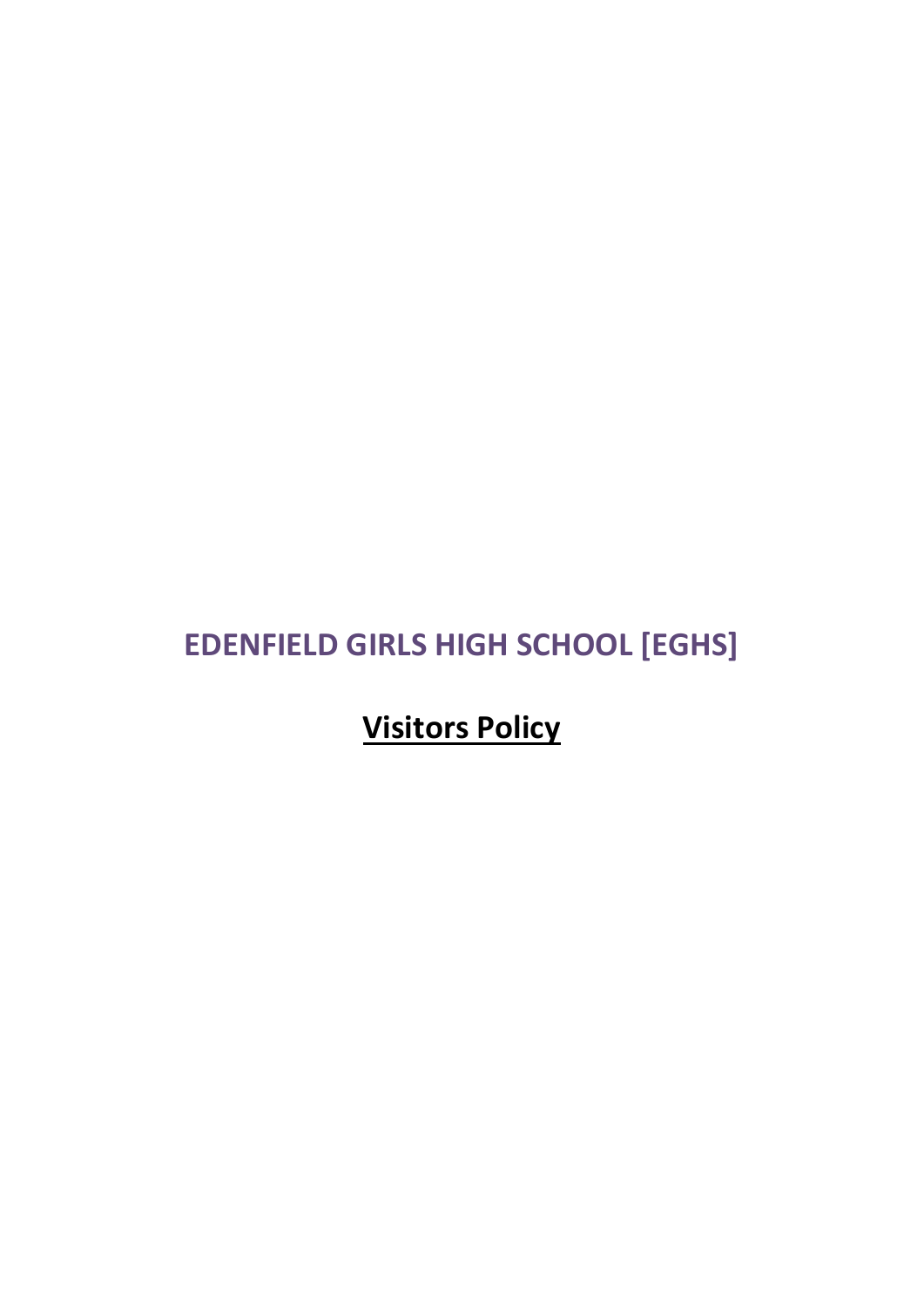The school has a legal duty of care for the health, safety, security and wellbeing of all pupils and staff. This duty of care incorporates the duty to safeguard all pupils from subjection to any form of harm, abuse or nuisance. It is the responsibility of the Trustees and senior staff to ensure that this duty is uncompromised at al times.

In performing this duty, the Trustees recognise that there can be no complacency where child protection and safeguarding procedures are concerned. The school therefore requires that ALL VISITORS (without exception) comply with the following policy and procedures. Failure so to do may result in the visitor's escorted departure from the school site.

#### **Policy Responsibility**

The headteacher is the member of staff responsible for the implementation, coordination and review of this policy. This person will also be responsible for liaising with the school's office and Designated Safeguarding Lead as appropriate. All breaches of this procedure must be reported to the Head teacher with immediate effect.

#### **Aim**

To safeguard all children under the school's responsibility both during school hours and during out of school hours activities which are arranged by the school. The ultimate aim is to ensure that pupils at EGHS can learn and enjoy extracurricular experiences in an environment where they are safe from harm.

## **Objectives**

To have in place a clear protocol and procedure for the admittance of external visitors to the school which is understood by all staff, Trustees, visitors and parents and conforms to child protection and safeguarding guidelines.

#### **Where and to whom the policy applies**

The school is deemed to have control and responsibility for its pupils anywhere on the school site during normal school hours, during after school activities and on school organised (and supervised) off-site activities.

#### **The policy applies to:**

- All staff employed by the school
- All external visitors entering the school site during the school day or for after school activities (including peripatetic tutors, sports coaches, and topic related visitors e.g. authors, journalists)
- All Trustees of the school
- All parents and volunteers
- All pupils
- Other Education related personnel
- Building & Maintenance and all other independent contractors visiting the school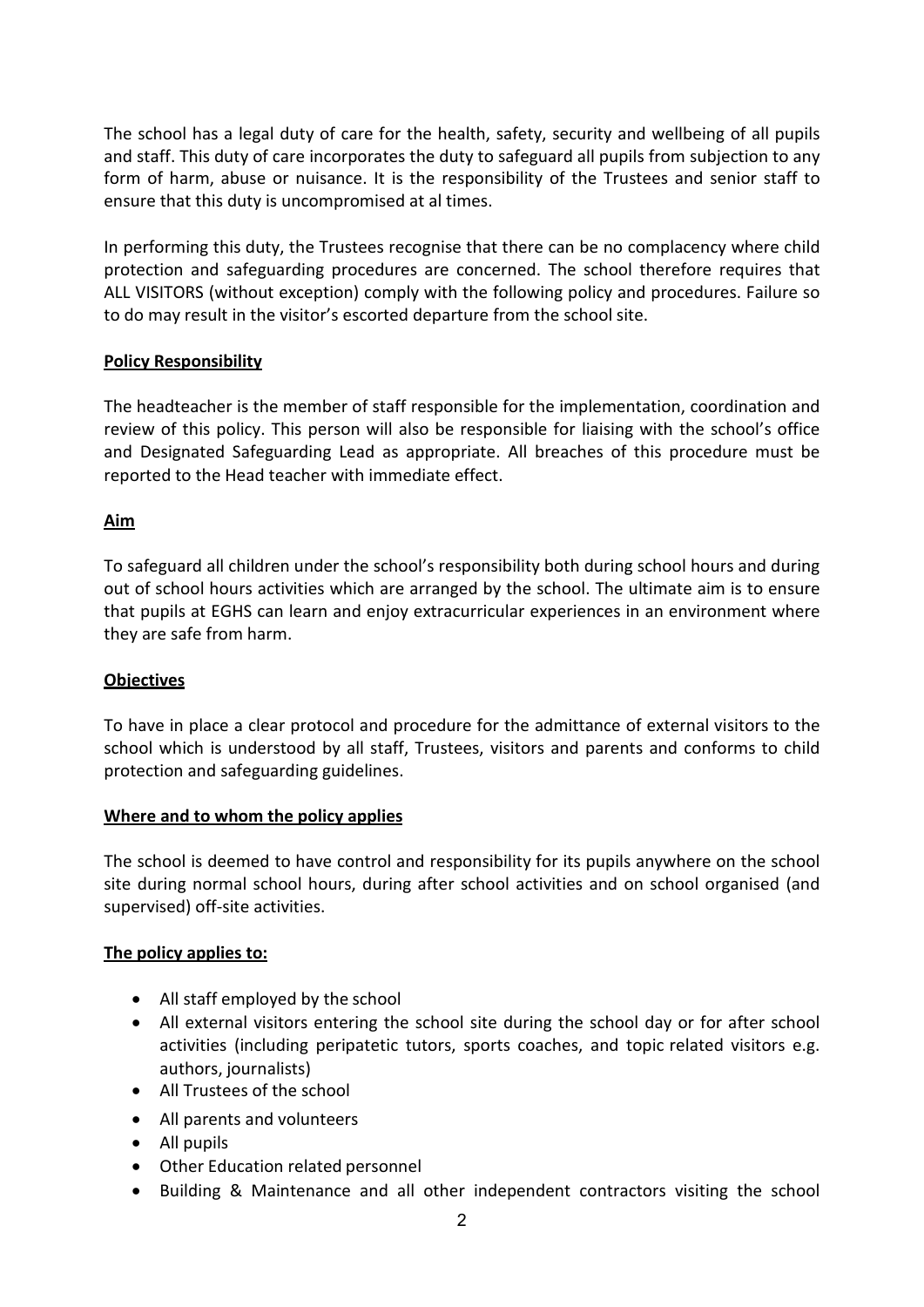premises

• Independent contractors who may transport students on minibuses or intaxis

# *Protocol and Procedures*

## **Visitors to the School**

All visitors to the school are required to provide proof of identity at the time of their visit unless they are on the Approved Visitors List (see below.) They must follow the procedure below.

Schools do not have the power to request DBS checks and barred list checks, or ask to see DBS certificates, for visitors (for example children's' relatives or other visitors attending a sports day). The Head teacher should use her professional judgment about the need to escort or supervise these visitors.

# *(Keep Children Safe in Education (KCSIE, September 2018)*

- $\triangleright$  Once on site, all visitors must report to reception first.
- $\triangleright$  At reception, all visitors must state the purpose of their visit and who has invited them. They should be ready to produce formal identification upon request.
- $\triangleright$  Visitors will be asked to sign the Visitors Record Book which is kept in reception at all times making note of their name, organisation, who they are visiting, car registration and visitor badge number.
- $\triangleright$  All visitors will be required to wear an identification badge the badge must remain visible throughout their visit.
- $\triangleright$  Visitors must be given information about fire safety evacuation, safeguarding and child protection policies which they should read before entering the school. They should be given the names of the Designated Safeguarding Leads and encouraged to report any incidents or concerns about the conduct of any adult on the school site.
- $\triangleright$  Visitors will then be escorted to their point of contact OR their point of contact will be asked to come to reception to receive the visitor. The contact will then be responsible for them while they are on site. The visitor must not be allowed to move about the site unaccompanied unless they are registered on the Approved Visitor List.

# **Visitors Departure from School**

On departing the school, visitors MUST leave via reception and:

- $\triangleright$  Enter their departure time in the Visitors Record Book alongside their arrival entry
- $\triangleright$  Return the identification badge to reception

## **Unknown/Uninvited Visitors to the School**

Any visitor to the school site who is not wearing an identity badge should be challenged politely to enquire who they are and their business on the school site.

They should then be escorted to reception to sign the visitor's book and be issued with an identity badge. The procedures under "Visitors to the School" above will then apply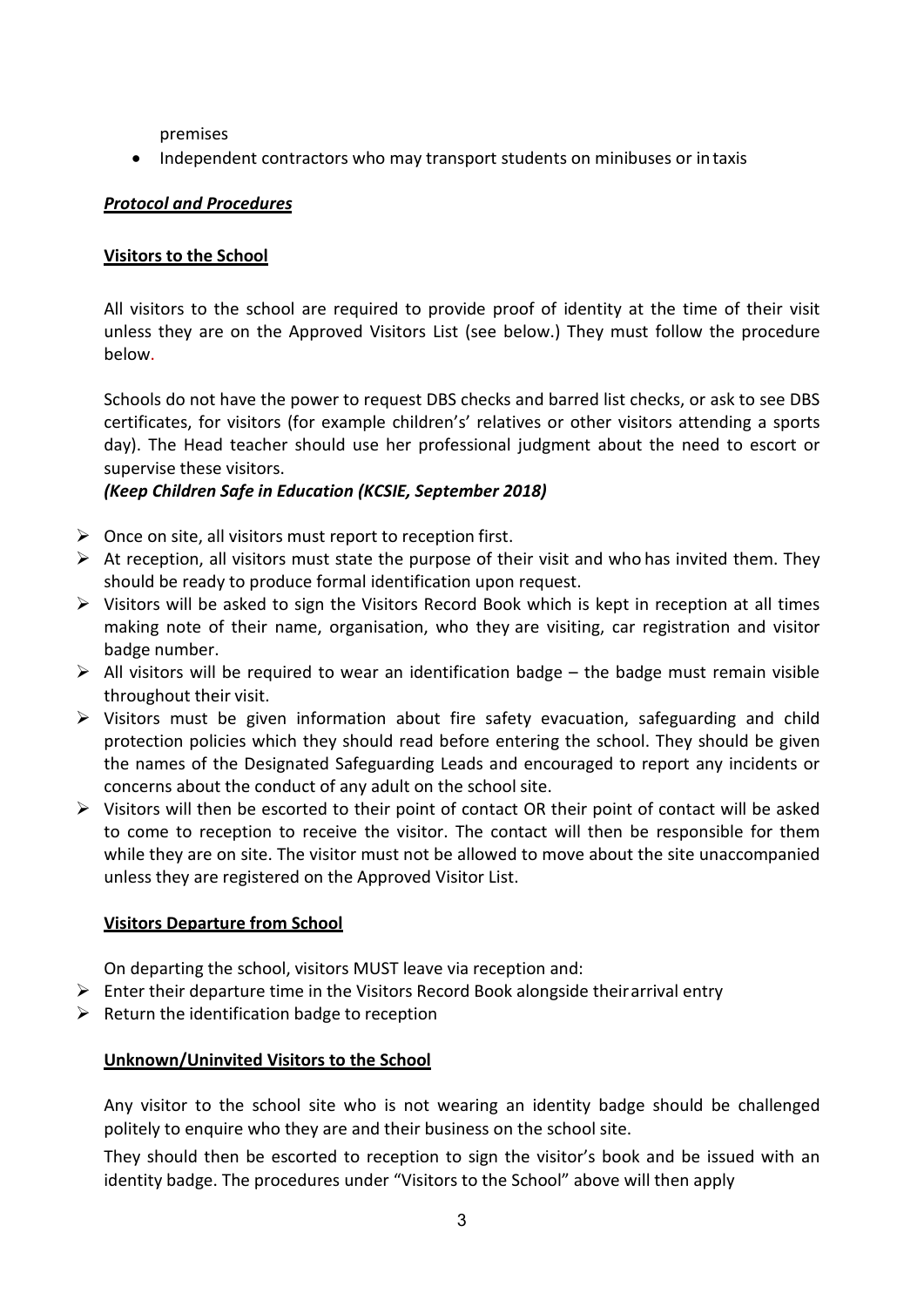In the event that the visitor refuses to comply, they should be asked to leave the site immediately and the Head (or Senior Leader if neither is available) should be informed promptly. The Head or Senior Leader will consider the situation and decide if it is necessary to inform the police.

If an unknown/uninvited visitor becomes abusive or aggressive, they will be asked to leave the site immediately and warned that if they fail to leave the school grounds, police assistance will be called for.

## **Trustees and Volunteers**

- All Trustees and parent helpers must complete a DBS check (if not already held) via the School office.
- New Trustees will be made aware of this policy and, with its procedures as part of their induction. This is the responsibility of the Head, Chair of Trustees.
- New volunteers will be asked to comply with this policy by the staff they first report to as well as the office staff when coming into school for an activity or class supporting role.

#### **Staff Development**

As part of their induction, new staff will be made conversant with this policy for External Visitors and asked to ensure compliance with its procedures at all times.

## **Approved Visitor List**

The school will hold an approved visitor list for visitors who frequently visit the school site to undertake work within the school (including contractors and supply staff).

To qualify for this list the visitor must have demonstrated, prior to the visit that:

- 1. They have a current clear enhanced DBS check and a copy of this has been registered on the School's Central Record AND
- 2. A current clear DBS children's barred check has been undertaken AND Visitors on the Approved List MUST follow the same procedures on entry to the premises (i.e. come to reception and sign in the visitor's book).

## *A copy of the approved visitor list will be kept behind reception at all times.*

## **Specific guidance for members of staff organising visits from external agencies**:

The following procedures should be followed by all school staff involved in organising visits from external agencies and speakers: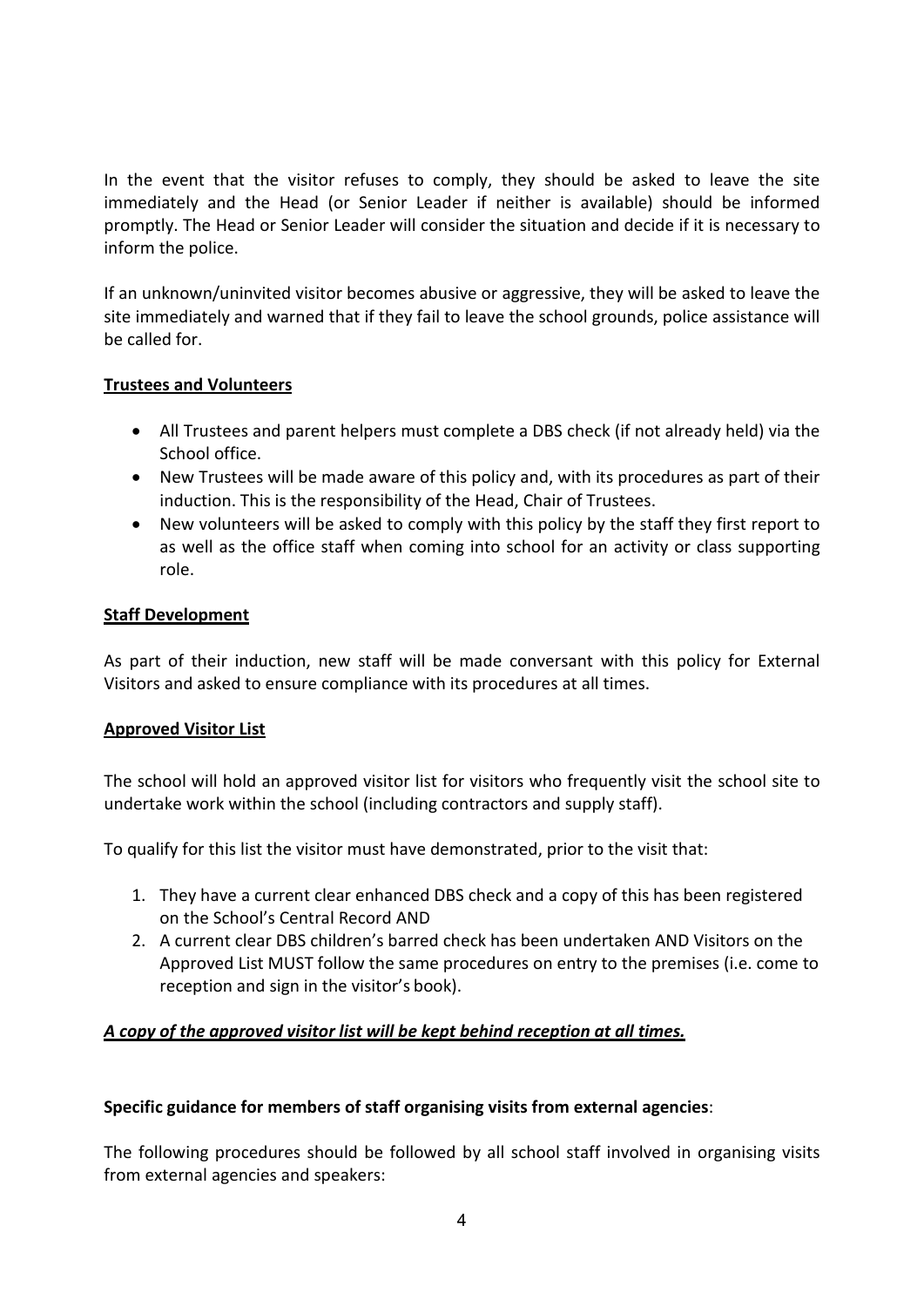- **Prior to the visit, discuss with the visitor how their session will add value to the pupils' learning** experience.
- Ensure the visitor/external agency learning outcomes complement school's planned programmes or schemes of work and are in line with school policies.
- Be confident that the visitor/external agency has the required expertise inthe subject they are delivering together with the necessary experience and skills to deliver sessions that are age appropriate and factually accurate.
- Discuss and agree the aims/desired learning outcomes of the session, professional boundaries, including responsibility for classroomdiscipline.
- **Inform each visitor/external agency of all information to ensure the inclusion of all pupils. This** may include the age and ratio of pupils, background, ethnicity and culture of pupils and special education needs (if applicable).
- **Provide each visitor with a named school contact.**
- Ensure the activity meets Health and Safety guidelines. If appropriate carry out a risk assessment of the activity/session.
- Staff must ensure such visitors are aware of the school's safeguarding procedures and allow access to such policies as Child Protection, Safeguarding, and Risk Assessments.
- If all staff must inform the relevant school staff of the intended visit and remit of the visitor, e.g. headteacher, office staff.
- **Ensure the relevant staff members, e.g. class teacher, is present during the session as they are** responsible for class discipline, monitoring and evaluation.
- **Ensure the pupils are given time to reflect on what they have learned.**

The school contact will be responsible for ensuring the visitor/external agency is thanked for their contribution and, where applicable, ensure the Finance Officer is aware that fees are to be paid. A VAT invoice will need to be provided for payment to be made (if applicable).

## **External speaker: anyone other than a current pupil or current staff, trustee member who may be invited to give a sermon, expound on a piece of religious text, or political viewpoint, etc**

- $\triangleright$  External speakers and visitors are subject to web and other security checks as standard practice by the School.
- $\triangleright$  External speakers and visitors are permitted to visit the School but must ensure that they also comply with UK legislation. This means speakers and visitors must ensure that in the views or ideas they put forward -or in the manner in which they express these views or ideas- they do not infringe the rights of others, or discriminate against them. Their speech or the manner of its expression must not constitute a criminal offence, a threat to public order, a threat to the health and safety of individuals, incite others to commit criminal acts, or be contrary to the civil and human rights of individuals. It is a criminal offence to 'stir up hatred' against other people on religious or racialgrounds.

Therefore in order to protect staff and pupils of all backgrounds, the School requires that all external speakers and visitors to the School abide by all safeguarding and H&S Policies.

External speakers and external visitors must take great care to ensure they do not create an intimidating, hostile, degrading, humiliating, or offensive environment for others at the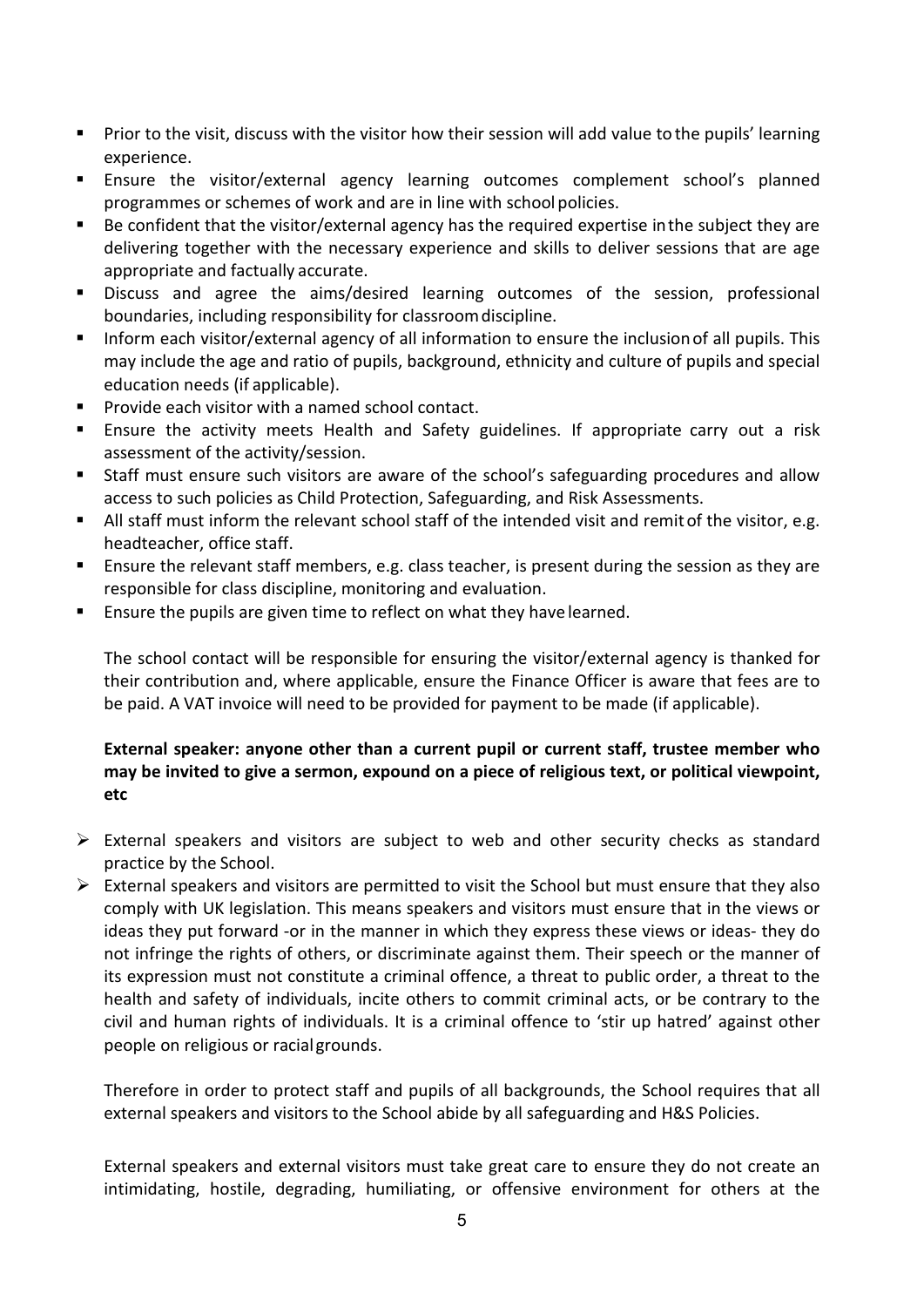School. Therefore, all speakers and visitors must ensure that their words or actions will not give rise to an environment in which people will experience - or could reasonably fear harassment, intimidation, isolation, verbal abuse or violence, particularly because of their:

- Ethnicity or race
- Religion and belief (incl. lack of)
- Sexuality (heterosexual, bisexual, lesbian, gay)
- Gender
- Disability
- Trans status
- Age
- Civil
- Pregnancy and maternity
- partnership and marriage

If an external speaker or external visitor contravenes this guidance, the School reserves the right to immediately shut down an event and to ban that speaker or visitor from the site.

#### **Religious hatred**

Religious hatred offences (introduced into the Public Order Act 1986 by the Racial and Religious Hatred Act 2006) occur where the following actions are committed with the intention to stir up religious hatred:

- $\triangleright$  The use of threatening words or behaviour;
- $\triangleright$  The display of threatening written material;
- $\triangleright$  The publication or distribution of written material which is threatening;
- $\triangleright$  The public performance of a play involving threatening words or behaviour;
- $\triangleright$  The distribution or showing or playing of a recording of visual images or sounds which are threatening
- $\triangleright$  The broadcasting of a programme which includes threatening visual images or sounds;
- $\triangleright$  The possession of written material, the recording of visual images or sounds, which are threatening, with a view to their display, distribution, publication, playing or broadcasting.

All speakers will be made aware of their responsibility to abide by the law, and the school's various policies, including that:

- $\triangleright$  They must not incite hatred, violence or call for the breaking of the law
- $\triangleright$  They are not permitted to encourage, glorify or promote any acts of terrorism including individuals, groups or organisations that support such act
- $\triangleright$  They must not spread extremism, radicalisation, hatred or intolerance in the school community and thus aid in disrupting social and communityharmony.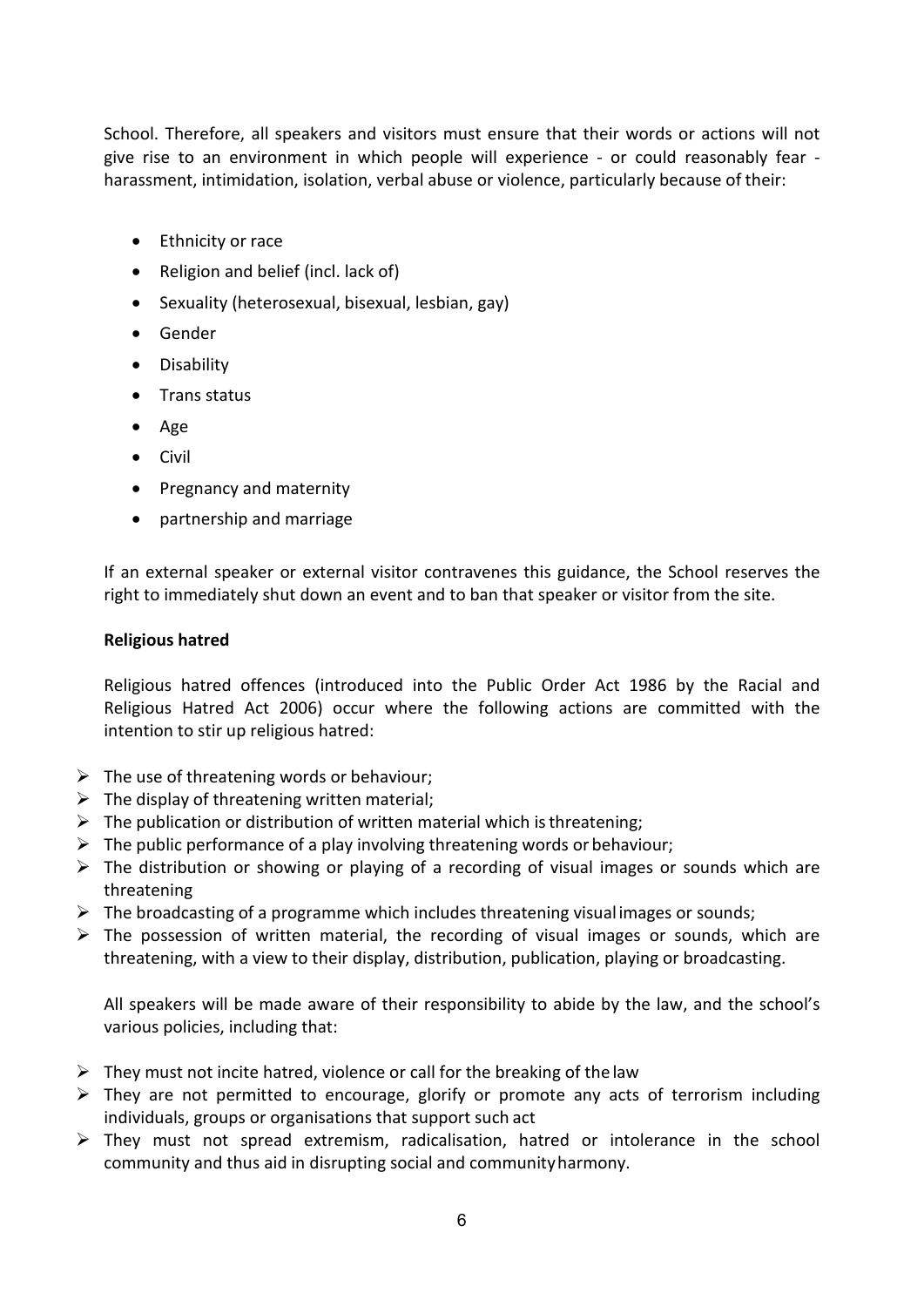# **Appendix 1:**

#### **Visitors and Speakers protocol**

We hope you have a pleasant visit at Edenfield Girls High School. Please read and confirm the schools policy with regards to external visitors and speakers.

- To adhere to the policies and ethos of the school at all times during their visits
- To produce formal identification upon request
- Visitors will
- be asked to sign the Visitors Record Book which is kept in reception at all times making note of your name, organisation, who you are visiting, car registration, and visitor badge number.
- All visitors are required to wear an identification badge, the badge must remain visible throughout their visit
- When leaving school visitors are asked to leave via reception whilst signing out of the visitors departure book.
- Ensure the person you are visiting informs you of the school health and safety regulations
- Ensure the opinions that are expressed during your visit of any nature comply withthe regulations and ethos of the school
- Speakers and visitors must ensure that their words or actions will not give rise to an environment in which people will experience or could reasonably fear – harassment, intimidation, isolation, verbal abuse or violence, particularly because oftheir:
	- -Ethnicity or Race
	- -Religion and belief, including lack of religion and belief
	- Sexuality heterosexual, bisexual, lesbian and gay
	- -Gender
	- -Disability
	- -Trans status
	- -Age
	- -Civil partnership and marriage
	- -Pregnancy and maternity
- If an external speaker or visitor contravenes the guidance, the school reserves the right to immediately shut down an event and to ban that speaker or visitor from the site.
- All speakers and visitors should abide by the law, and the school's various policies
- You must not incite hatred, violence or call for the breaking of the law
- You are not permitted to encourage, glorify or promote any acts of terrorism including individuals, groups or organisations that support such act.
- You must not spread extremism, radicalisation, hatred or intolerance in the school community and thus aid in disrupting social and community harmony.
- If you have bought the following items with you (a mobile phone, ipad orlaptop) into school please confirm you will not take photographs in the school or share any activities in school on social media without permission.